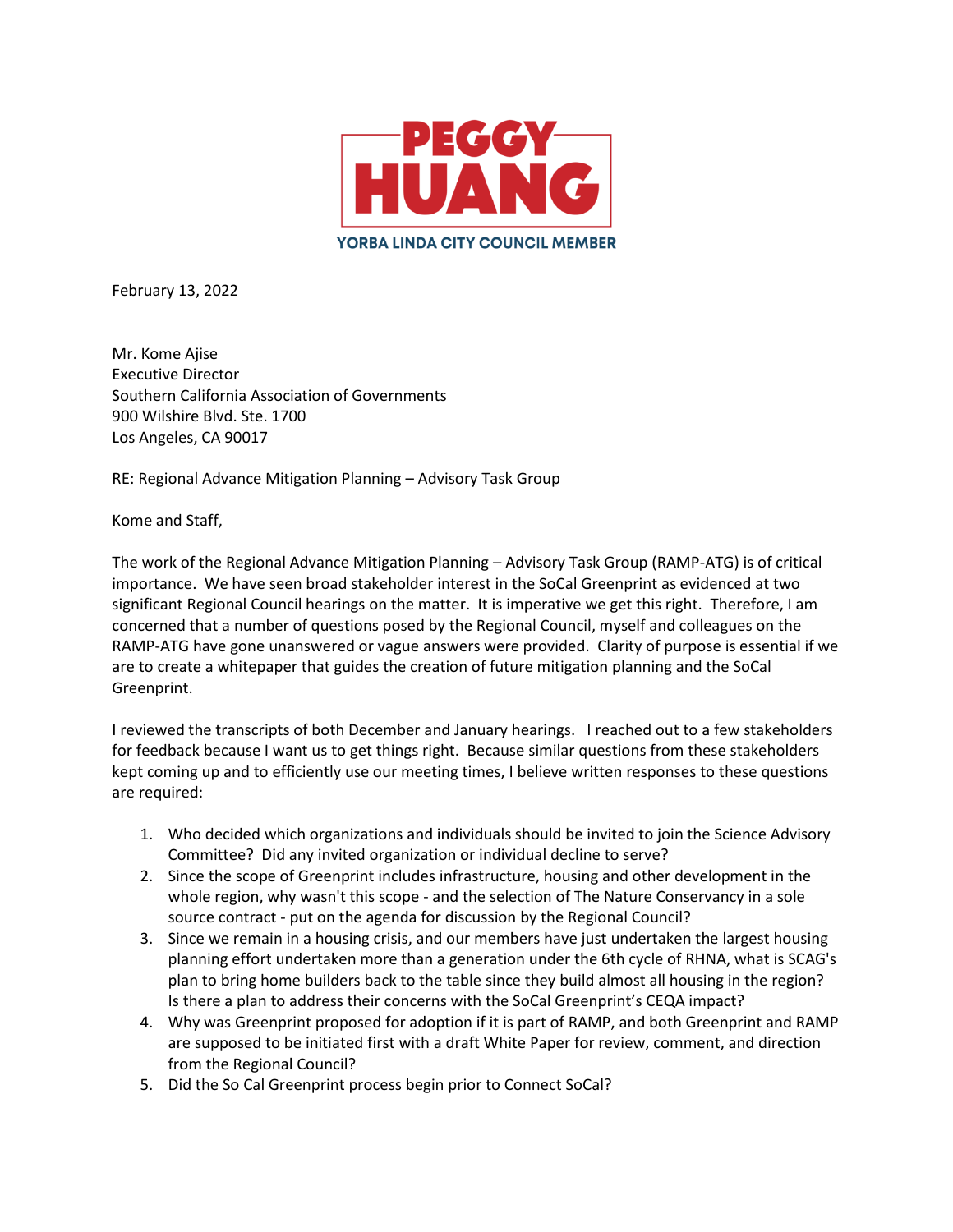- 6. Why are the Greenprint datasets still online as staff's determination of "best available scientific data" if we know the process in selecting them has been problematic?
	- a. Greenprint answers to the direction created in the RAMP ATG whitepaper. Does staff agree? How then do we keep the current process online if we know it was created without direction of the white paper and the elected leadership of SCAG?
- 7. Does staff believe that Greenprint datasets can never be used in a CEQA lawsuit by a third party to challenge a plan or project?
- 8. The Regional Council has repeatedly affirmed the importance of local control, but as Greenprint supporters commented in October they intend to use Greenprint to force local agencies and applicants to "change their mind" about infrastructure, housing, and other local land use decisions. Did staff do outreach to local government, and clearly notify local government that Greenprint was intended to apply to development areas and not just identify voluntary opportunities to mitigate high value agricultural and open space lands? If not, why not?
	- a. In support of local control, is SCAG proposing RAMP to be a collection of local RAMPS?
	- b. Or, Is SCAG proposing to create a new Regional RAMP which would overlay and perhaps negatively impact local RAMPS and Conservation Plans?

9. Does SCAG intend to have a new regional RAMP or looking to provide resources to better enable local governments to do their own RAMP?

10. Local agencies are concerned that RAMP is a moving target, which will make planning extremely difficult. So far, SCAG has caused further insecurities than assurances that projects that have been planned or entitled will not be affected by the RAMP discussions. What assurances will SCAG provide that RAMP will not be a constant revolving datasets?

The lack of clarity on these matters has caused needless confusion, frustration and a growing lack of trust that the RAMP and Greenprint process can advance in a tenable way. Therefore, I am formally requesting a written response to all questions listed above and that each of these issues be included as part of the next RAMP – ATG task group agenda to ensure all members of RAMP – ATG have their questions directly answered in an open and public forum.

Thank you and I look forward to a timely response.

Sincerely,

Peaggrathwang

Hon. Peggy Huang City of Yorba Linda RAMP-ATG Member

Cc: Hon. Clint Lorimore, President, SCAG Samuel Johnson, CEO, Transportation Corridor Agencies Adam Wood, Executive Director, Buildings Industry Association, OC Sara Catalan, Southern California Leadership Council Richard Lambros, Southern California Leadership Council Marnie Primmer, OCCOG Hon. Trevor O'Neil, President, OCCOG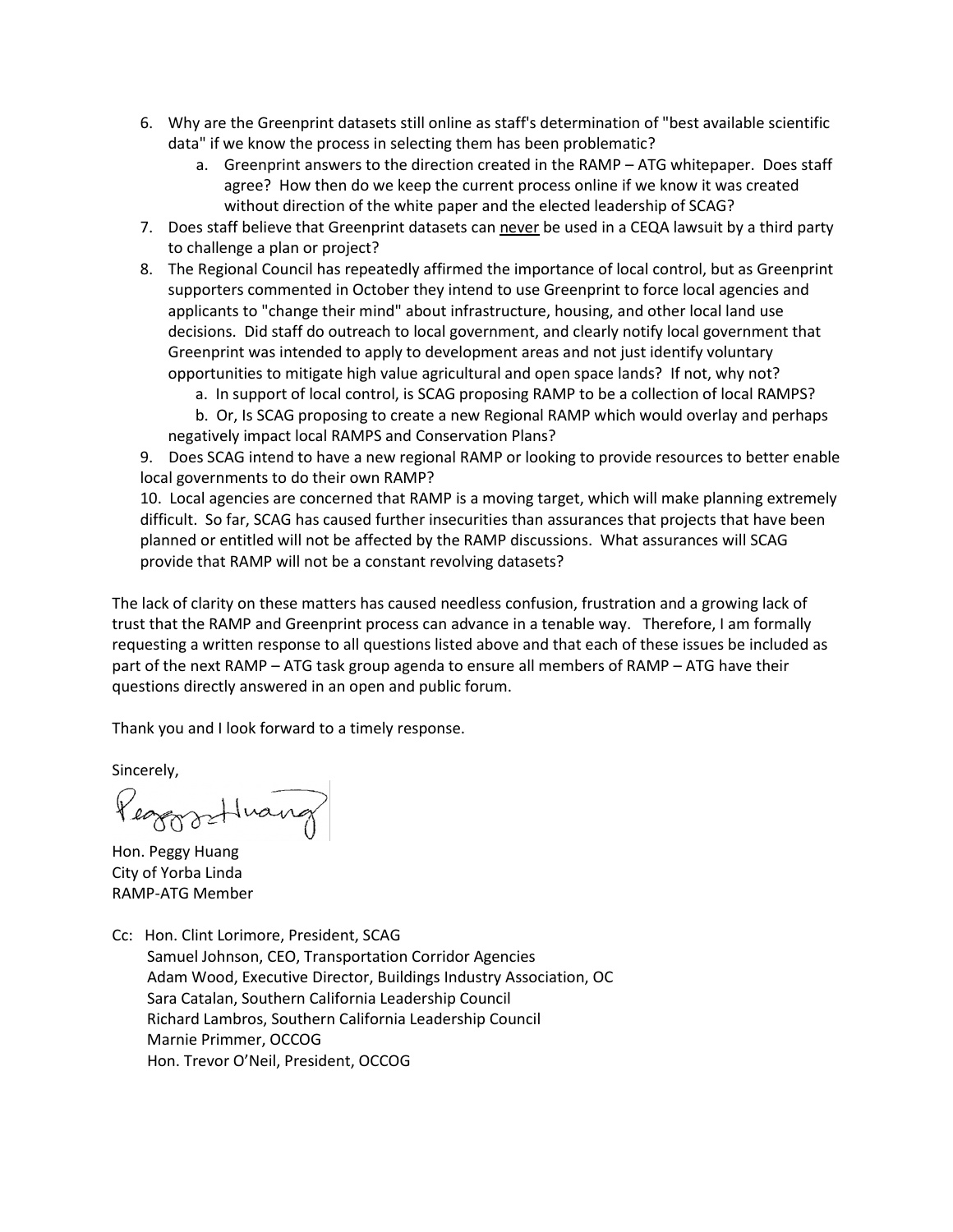

SOUTHERN CALIFORNIA ASSOCIATION OF GOVERNMENTS 900 Wilshire Blvd., Ste. 1700 Los Angeles, CA 90017  $T: (213)$  236-1800 www.scag.ca.gov

REGIONAL COUNCIL OFFICERS

President Clint Lorimore, Eastvale

First Vice President Jan C. Harnik, Riverside County **Transportation Commission** 

Second Vice President Carmen Ramirez, County of Ventura

Immediate Past President Rex Richardson, Long Beach

#### **COMMITTEE CHAIRS**

Executive/Administration Clint Lorimore, Eastvale

Community, Economic & Human Development Jorge Marquez, Covina

Energy & Environment David Pollock, Moorpark

Transportation Sean Ashton, Downey February 17, 2022

Hon. Peggy Huang City of Yorba Linda 4845 Casa Loma Avenue Yorba Linda, CA 92886

Subject: Response to February 13, 2022 Letter regarding the Regional Advance Mitigation Planning – Advisory Task Group (RAMP‐ATG)

Dear Hon. Huang:

Thank you for your letter of February 13, 2021 wherein you requested responses to a series of questions posed as a member of the Regional Advance Mitigation Planning Advisory Task Group (RAMP‐ATG). As you know, the RAMP‐ ATG is serving an important role in establishing a policy framework for advanced mitigation in the SCAG region to ensure the Greenprint is aligned with policy objectives, and advising staff as they develop a white paper on the topic. Please refer to SCAG's responses to your questions posed below:

#### 1. *Who decided which organizations and individuals should be invited to join the Science Advisory Committee? Did any invited organization or individual decline to serve?*

SCAG staff on the Greenprint project team worked through SCAG's consultant, The Nature Conservancy, to invite science advisors representing regional universities, partner agencies, and non‐profit organizations to participate in the Science and Methods Advisory Committee. Some individuals invited to participate on the Science and Methods Advisory Committee did not respond to the invitation. The Science and Methods Advisory Committee participants are listed on page 331 in the October 7, 2021 Regional Council staff report in "ATTACHMENT G ‐ SoCal Greenprint Data Vetting Process" at https://scag.ca.gov/sites/main/files/file-attachments/21-10- 07 rceec original staff report with attachments and public comments.pdf?1641857134

## 2. *Since the scope of Greenprint includes infrastructure, housing and other development in the whole region, why wasn't this scope ‐ and the selection of The Nature Conservancy in a sole source contract ‐ put on the agenda for discussion by the Regional Council?*

Staff is pleased to provide a response to this inquiry, though it bears noting that the Regional Council's October 7, 2021 action to establish the RAMP‐ATG committee did not confer the task group with jurisdiction to address matters relating to The Nature Conservancy contract. Generally speaking, contracts requiring approval are not placed on the Regional Council's agenda as separate action/discussion items. Rather, contracts are included on the Consent Calendar, which allows a contract to be pulled for discussion if any member of the board requests a discussion. The Nature Conservancy contract was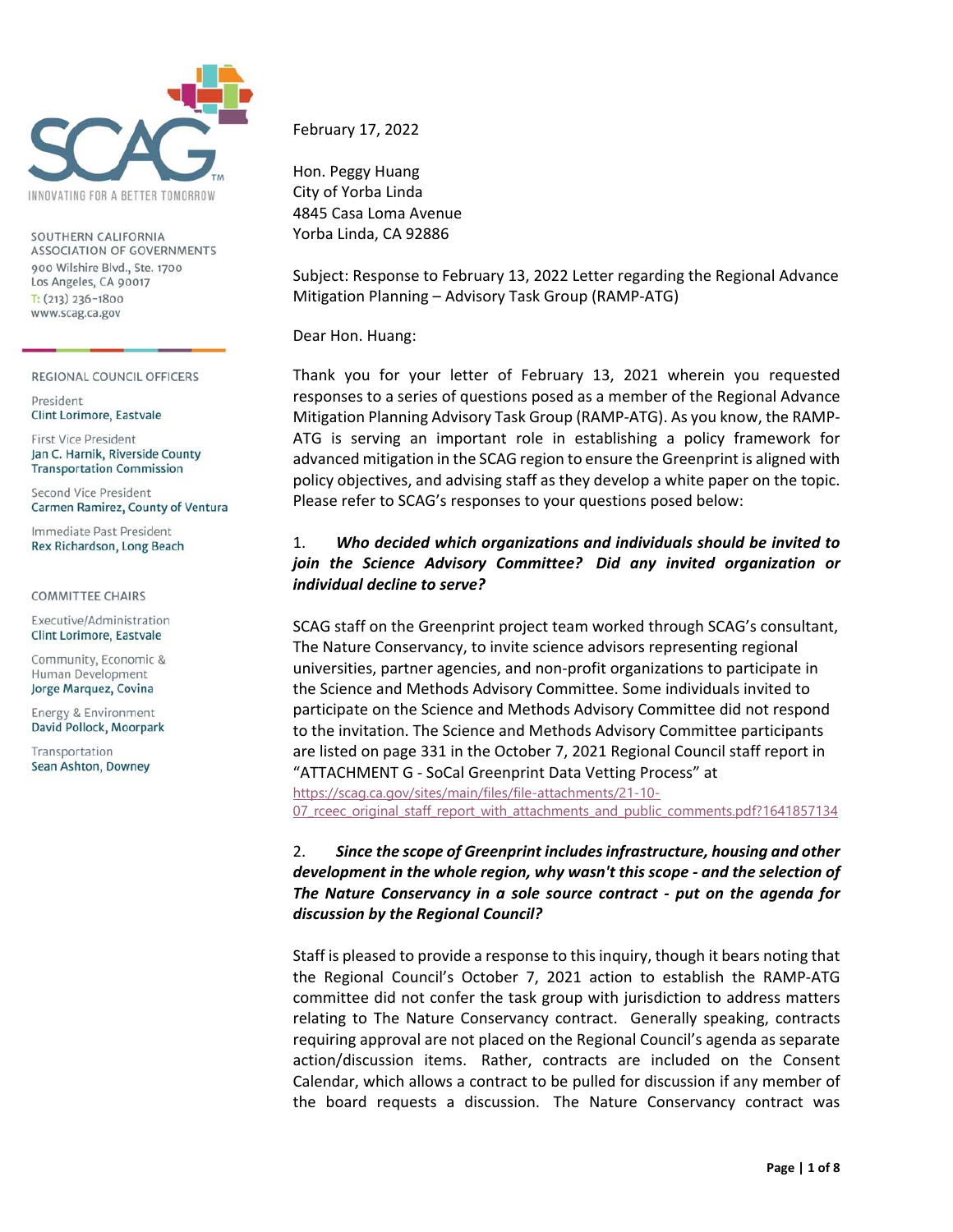agendized for both the Regional Council's and the Executive/Administration Committee's approval at the June 6, 2019 meetings as Consent Calendar Items 15 and 10, respectively. Several Consent Calendar items were pulled for discussion at both the Regional Council and EAC meetings; however, this item was not pulled for discussion, and The Nature Conservancy contract was approved unanimously by the EAC and RC. Page 87 of the Regional Council agenda packet for this item provided a summary of the scope of work for this contract, and references the regional nature of the project and its focus on land use and transportation infrastructure. Further, as referenced in the Executive Summary contained in the staff report, it is noted that "[t]he consultant shall prepare SCAG's Regional Greenprint, a strategic conservation tool that provides the best available scientific data and scenario visualizations to help cities, counties and transportation agencies make better land use and transportation infrastructure decisions." (Emph. Supplied.) Page 88 of the Regional Council agenda packet identified and described the basis for the sole source justification for selecting this vendor. 

# 3. *Since we remain in a housing crisis, and our members have just undertaken the largest housing planning effort undertaken more than a generation under the 6th cycle of RHNA, what is SCAG's plan to bring home builders back to the table since they build almost all housing in the region? Is there a plan to address their concerns with the SoCal Greenprint's CEQA impact?*

Written concerns expressed by stakeholders, including representatives of the development community and several individual developer entities, regarding the Greenprint project and CEQA were reported to Regional Council in October 2021 (and also as part of the July 1, 2021 Regional Council meeting). Prior to these Regional Council meetings, SCAG staff engaged in several one-on-one meetings with stakeholders, including those in the development community, to listen to their concerns. As reported to the Regional Council as part of the October 2021 agenda material, SCAG staff has undertaken a number of actions to try to address concerns expressed about use of the tool in CEQA proceedings (for instance, developing a disclaimer/acknowledgment for users to accept before using the Greenprint tool). We understand that certain stakeholders, like BIA, opted to step away from the Greenprint process; however, SCAG staff is open to and welcomes their engagement at any point to have further discussion or to participate in the public process. Aside from those actions, SCAG obtained a legal opinion that was provided to the Regional Council by Margaret Sohagi, Esq., a recognized industry expert, stating (in part) that *"the Greenprint does not disrupt the traditional CEQA process in any way, nor does it interfere with a public agency's exercise of discretion when evaluating projects under CEQA. Specifically, the Greenprint is not, by itself, evidence of new information that would trigger additional CEQA review."* Please see page 324 of the October 7, 2021 Regional Council report in "ATTACHMENT F – Correspondence from Margaret Sohagi, Esq regarding CEQA" at https://scag.ca.gov/sites/main/files/file-attachments/21-10-07\_rceec\_original\_staff\_report\_with\_attachments\_and\_public\_comments.pdf?1641857134.

Consistent with direction received from the Regional Council in October 2021, and in response to concerns expressed by a variety of stakeholders relating to data sets that may be included in the Greenprint, SCAG will be convening an open joint meeting of the Greenprint project's Strategic Advisory Committee and Science/Methods Advisory Committee on March 9, 2022. The purpose of this meeting will be to foster transparency and listen to feedback on proposed datasets that may be included in the tool. Representatives from the building industry are included in the Strategic Advisory Committee and will be encouraged to attend and actively participate in the planning process. SCAG staff will continue to engage in public outreach with stakeholders while developing the Greenprint tool to focus on helping cities, counties and transportation agencies make better land-use and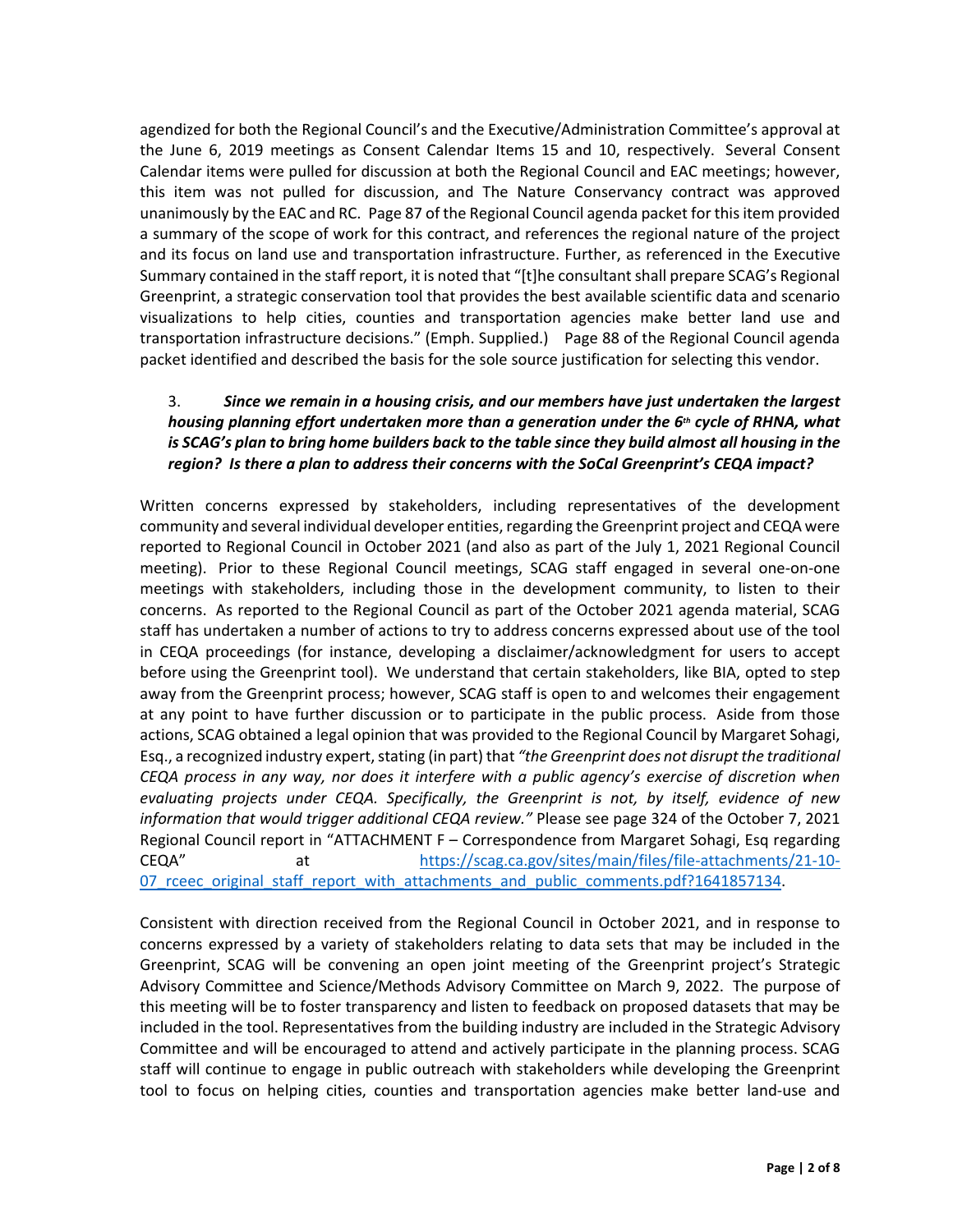transportation infrastructure decisions and conserve natural and farm lands, as directed by the Regional Council in October 2021 and as required by the Connect SoCal PEIR mitigation measures.

## 4. *Why was Greenprint proposed for adoption if it is part of RAMP, and both Greenprint and RAMP are supposed to be initiated first with a draft White Paper for review, comment, and direction from the Regional Council?*

The Greenprint is a project feature of Connect SoCal and a required mitigation measure. SCAG staff does not intend to propose adoption of the Greenprint tool by the Regional Council, as further action by the Agency's governing body is not required in order to fully effectuate this required mitigation measure. Moreover, adoption of the Greenprint tool may confuse its purpose as it is not SCAG's practice to adopt tools. The Greenprint tool is being developed as a resource for SCAG and its partners to develop their own plans and programs; it is not a regional plan, policy or program. It prescribes no particular direction for conservation; rather, it provides a means to access a wide-range of data to support conservation planning efforts. Board adoption of the Greenprint tool is not recommended as it would suggest the tool is a regional policy or plan, which it is not intended or required to be. The draft Policy Framework will explicitly state that "Publicly available data to be made accessible through the SoCal Greenprint tool are not adopted by SCAG and are not an expression of regional policy."

The Greenprint tool itself is not "part of" RAMP, although they are both closely related projects launched by SCAG in tandem to satisfy our required PEIR mitigation measures. The Greenprint tool is a planning tool that can support partners in pursuing RAMPs. Given the Regional Council's expressed interest in strengthening the policy direction that informs Greenprint tool development, staff was directed by the Regional Council to develop a white paper and work with the RAMP‐ATG on establishing a policy framework for advanced mitigation in the SCAG region to ensure the Greenprint is aligned with policy objectives.

Preparing a white paper on the development of a RAMP is also required by mitigation measures in the PEIR for the Connect SoCal plan. The complementary nature of the white paper and policy framework for advanced mitigation was recognized in Regional Council action on the RAMP‐ATG which directed staff to develop a white paper and work with the RAMP-ATG on establishing a policy framework for advanced mitigation in the SCAG region to ensure the Greenprint is aligned with policy objectives. The Regional Council did not request review of a draft white paper for comment or to provide direction. The mitigation measure does not require a white paper to be produced *before* development or launch of the Greenprint tool, but rather as part of "the Regional Greenprint effort."

A draft Policy Framework has been developed and is included on the RAMP‐ATG's agenda for discussion on February 18, 2022. The draft Policy Framework has been informed by the research conducted for the white paper and includes policies to inform the development of the Greenprint tool as a resource to support RAMP. Staff will work to finalize the Policy Framework, white paper and Greenprint tool over the next several months to meet SCAG's obligations under the mitigation measures as well as to fullfill the direction established by the Regional Council in directing the work of the RAMP‐ATG.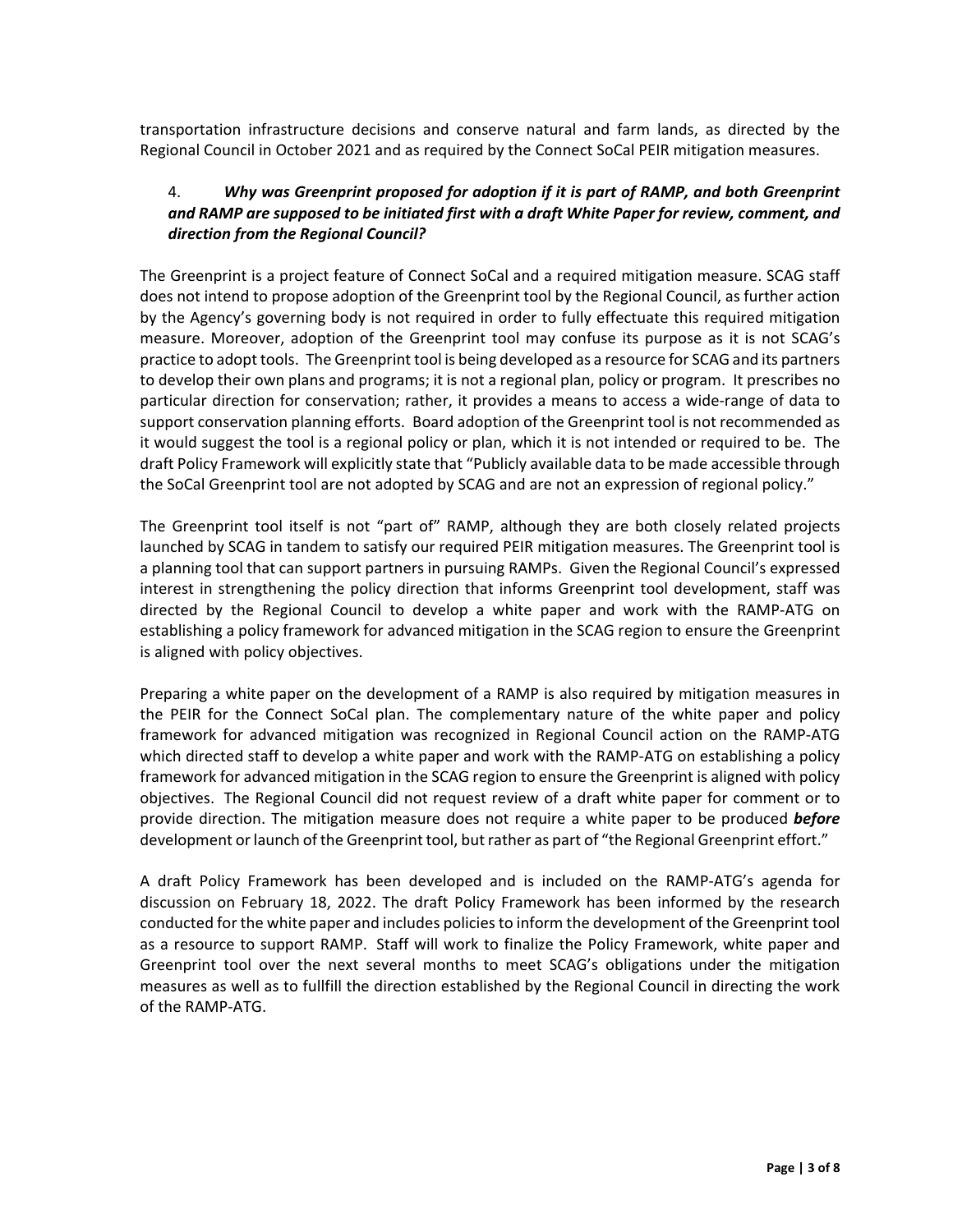## 5. *Did the So Cal Greenprint process begin prior to Connect SoCal?*

The Greenprint process began in 2019 during the formative stage of Connect SoCal. Development of Connect SoCal was formally initiated in October 2017 by the Regional Council. An iterative, collaborative planning process continued through September 2020 when Connect SoCal was formally adopted by the Regional Council, which included development of the Greenprint tool.

# 6. *Why are the Greenprint datasets still online as staff's determination of "best available scientific data" if we know the process in selecting them has been problematic?*

Pursuant to the Regional Council's action on July 1, 2021, SCAG staff posted proposed data layers online to:

- Refine the list of data sources and data sets related to engaging in stakeholder outreach and seeking input to address stakeholder concerns.
- Integrate stakeholder feedback into tool technical development and internal beta testing.
- Engage with stakeholder discussions, meetings, outreach, and messaging with respect to the tool and its proposed data sets.
- Continue discussions with technical advisory experts for purposes relevant to matters noted above.

SCAG's statement on the July 1, 2021 Regional Council action reflecting the foregoing was posted online on September 8, 2021 and is available at https://scag.ca.gov/sites/main/files/fileattachments/statement‐july1regionalcouncilsocalgreenprintaction.pdf?1637300021. As directed by the Regional Council on October 7, 2021, SCAG staff continues to engage in the public outreach process in tandem with project related activities, and an open advisory meeting for further review and revision of data layers to meet the needs of cities, counties and transportation agencies will be conducted on March 9, 2022

As staff has indicated at public meetings on this topic, definitive determinations have not yet been made by staff regarding the selection of draft datasets for final inclusion in the tool, and staff continues to consult with the RAMP‐ATG and stakeholders as directed by the Regional Council. Staff will be guided by the RAMP Policy Framework developed by the RAMP‐ATG, which seeks to ensure the Greenprint tool will be aligned with policy objectives, and will adhere to data policies, governance standards, user guidelines, data selection criteria, and data parameters preceding, during, and subsequent to launch.

## a. *Greenprint answers to the direction created in the RAMP – ATG whitepaper. Does staff agree? How then do we keep the current process online if we know it was created without direction of the white paper and the elected leadership of SCAG?*

No, the RAMP white paper is not a policy document. It is a research document that is a required mitigation measure and also a useful resource in developing the RAMP Policy Framework. As repeated from above: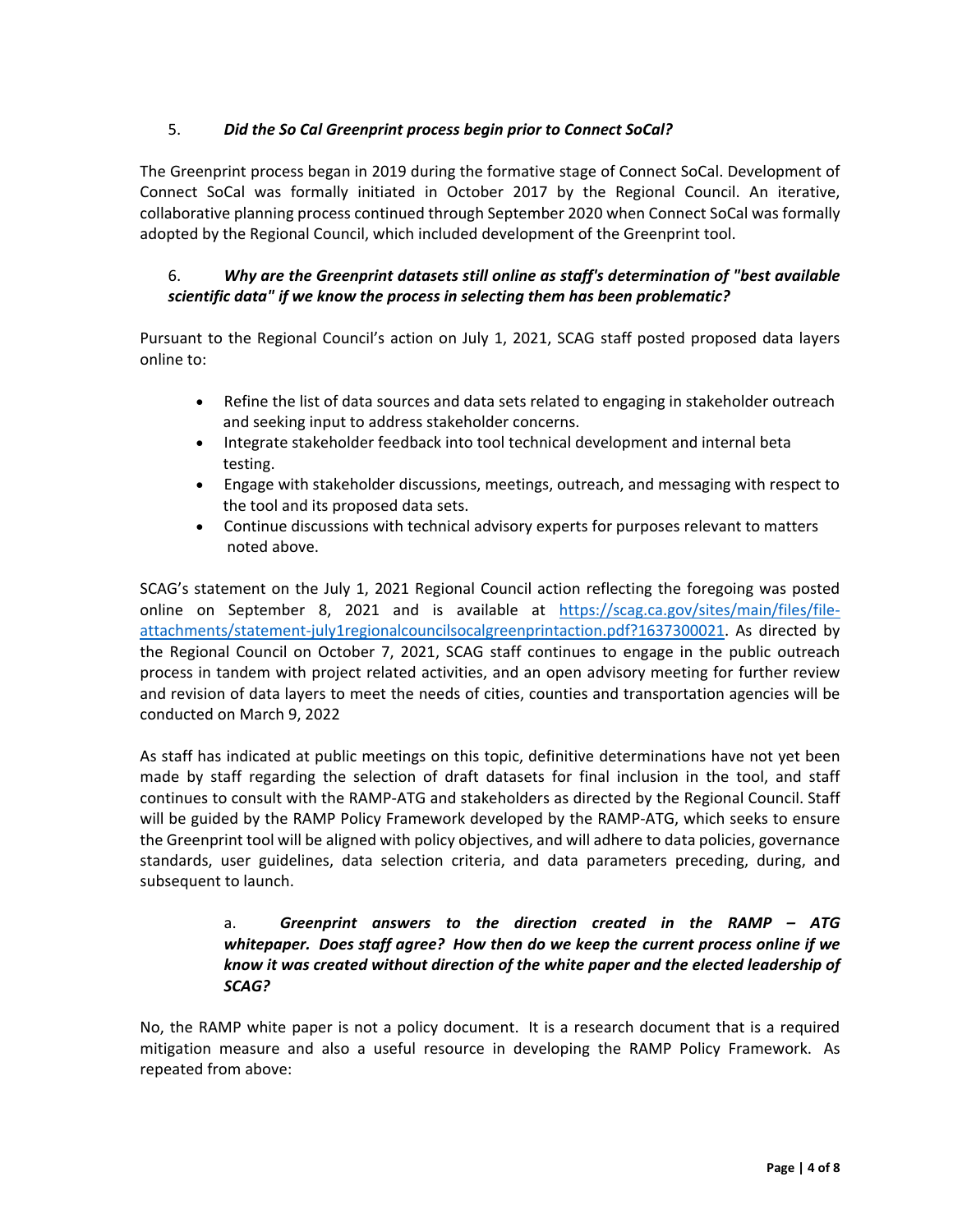*The Greenprint tool itself is not "part of" RAMP, although they are both closely related projects launched by SCAG in tandem to satisfy our required PEIR mitigation measures. The Greenprint tool is a planning tool that can support partners in pursuing RAMPs. Given the Regional Council's expressed interest in strengthening the policy direction that informs Greenprint tool development, staff was directed by the Regional Council to develop a white paper and work with the RAMP‐ATG on establishing a policy framework for advanced mitigation in the SCAG region to ensure the Greenprint is aligned with policy objectives.* 

*Preparing a white paper on the development of a RAMP is also required by mitigation measures in the PEIR for the Connect SoCal plan. The complementary nature of the white paper and policy framework for advanced mitigation was recognized in Regional Council action on the RAMP‐ATG which directed staff to develop a white paper and work with the RAMP‐ATG on establishing a policy framework for advanced mitigation in the SCAG region to ensure the Greenprint is aligned with policy objectives.*

The white paper's draft outline was presented to the RAMP‐ATG in January, and the project consultant sought feedback on numerous sections including the RAMP planning process and potential partners/collaborators. The draft white paper will be available this spring.

## 7. *Does staff believe that Greenprint datasets can never be used in a CEQA lawsuit by a third party to challenge a plan or project?*

Staff does not believe that Greenprint data sets can "never" be "used" in a third party challenge. Indeed, the data sets proposed for inclusion in the Greenprint tool (which data sets are not yet finalized) already exist and are publicly available, notwithstanding the Greenprint process. Therefore, these data sets can be "used" by third parties for a variety of purposes, regardless of and despite the creation of the Greenprint tool. The more pressing question is whether such use by third parties would be meritorious. This question was previously and specifically addressed by outside counsel, Margret Sohagi of the Sohagi Law Group, who was retained by SCAG to provide a written opinion that was presented as part of the agenda packet for the October 2021 Regional Council meeting. The written opinion addressed the following issue (as stated in the memorandum): "Certain stakeholders assert the SoCal Greenprint ('Greenprint') tool could be used to challenge a project's compliance with the California Environmental Quality Act . . . . SCAG has asked if the Greenprint by itself is evidence of 'significant' or 'substantial' new information triggering recirculation or subsequent environmental review under CEQA." Ms. Sohagi concluded as follows with respect to your inquiry (and the question presented in her memorandum): "Specifically, the Greenprint is not, by itself, evidence of new information that would trigger additional CEQA review. And while nothing can prevent project opponents from filing a CEQA lawsuit, the Greenprint by itself does not increase their chances of succeeding in court." (Emph. supplied.) Ms. Sohagi's memorandum further elaborated on the issue posed by your question as follows: "Any data proffered by project opponents already exists outside of the Greenprint and can readily be submitted into the project record prior to project approval regardless of whether the Greenprint is developed." In conclusion on this issue, Ms. Sohagi stated, "[a]nd while nothing prevents project opponents from filing a CEQA lawsuit, nothing about the Greenprint tool itself creates or unleashes viable, new claims." The full memorandum can be found in "ATTACHMENT F - Correspondence from Margaret Sohagi, Esq regarding CEQA" here https://scag.ca.gov/sites/main/files/file‐attachments/21‐10‐

07 rceec original staff report with attachments and public comments.pdf?1641857134. Finally, it bears mentioning that, as presented to both the Regional Council at the October 7, 2021 meeting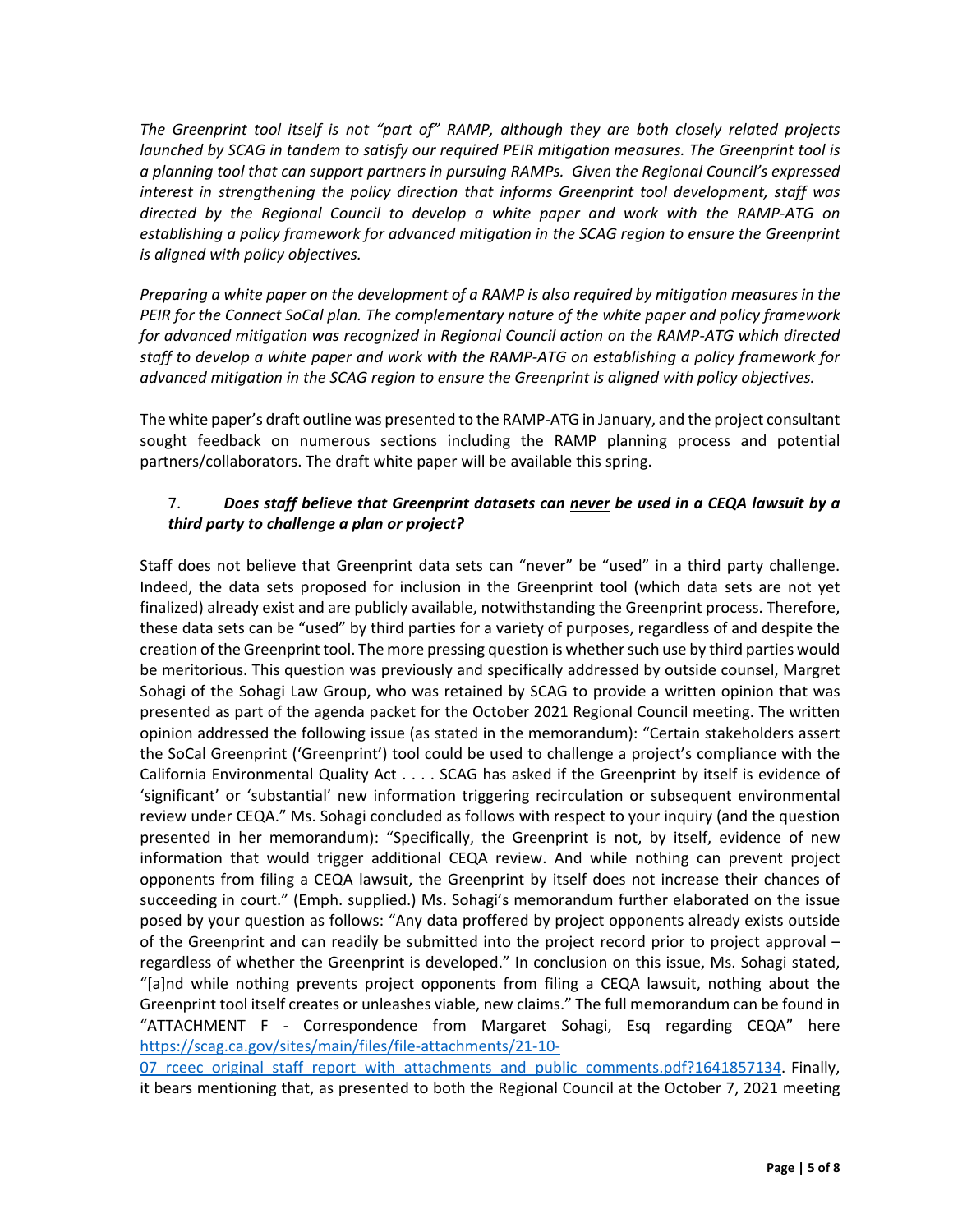and to the RAMP‐ATG at its February 18, 2022 meeting, the Greenprint tool will include a user acknowledgment of various limitations and disclosures relating to the data sets included in the tool.

8. *The Regional Council has repeatedly affirmed the importance of local control, but as Greenprint supporters commented in October they intend to use Greenprint to force local agencies and applicants to "change their mind" about infrastructure, housing, and other local*  land use decisions. Did staff do outreach to local government, and clearly notify local *government that Greenprint was intended to apply to development areas and not just identify voluntary opportunities to mitigate high value agricultural and open space lands? If not, why not?*

SCAG has engaged with municipalities directly through the Greenprint outreach process and in convenings with local jurisdictions to seek feedback on the approach. SCAG regularly convenes local jurisdictions to guide projects through the Regional Planning Working Groups and the Technical Working Group (TWG). The TWG provides a venue for SCAG staff to discuss and receive feedback on growth-related technical approaches, data collection and technical tools associated with the development, implementation, and monitoring of the RTP/SCS with local and regional planning partners, regulatory and coordinating agencies, and technical experts.

All 197 local jurisdictions responsible for land‐use planning in the SCAG region are invited to participate in the TWG and designate a formal member to serve on the working group. The TWG was regularly engaged during the development of Connect SoCal and the PEIR, which requires SCAG to develop a regional Greenprint tool to help municipalities, conservation groups, developers and researchers prioritize lands for conservation based on best available scientific data.

In addition to the ongoing engagement with Regional Planning Working Groups and the TWG and following the July 1 Regional Council direction, SCAG staff held a dedicated workshop for members of the TWG on July 29, 2021 to provide additional information on the Greenprint project goals and themes, share a demonstration of the tool and its reporting functionality, and offer venue for questions and feedback.

| <b>Date</b>   | <b>Description</b>                                              |
|---------------|-----------------------------------------------------------------|
| January 20,   | SCAG Staff project update with the joint Natural and Farm Lands |
| 2022          | Conservation and Sustainable and Resilient Communities Working  |
|               | Groups.                                                         |
| January 20,   | SCAG Staff project update with the Technical Working Group.     |
| 2022          |                                                                 |
| October 7,    | SCAG staff held a Public Hearing to engage with stakeholders.   |
| 2021          |                                                                 |
| September 30, | SCAG Staff project update with the Technical Working Group.     |
| 2021          |                                                                 |
| August 24,    | SCAG Staff held a Public Hearing to engage with stakeholders.   |
| 2021          |                                                                 |

Staff made presentations and solicited feedback during these engagements, which are summarized here: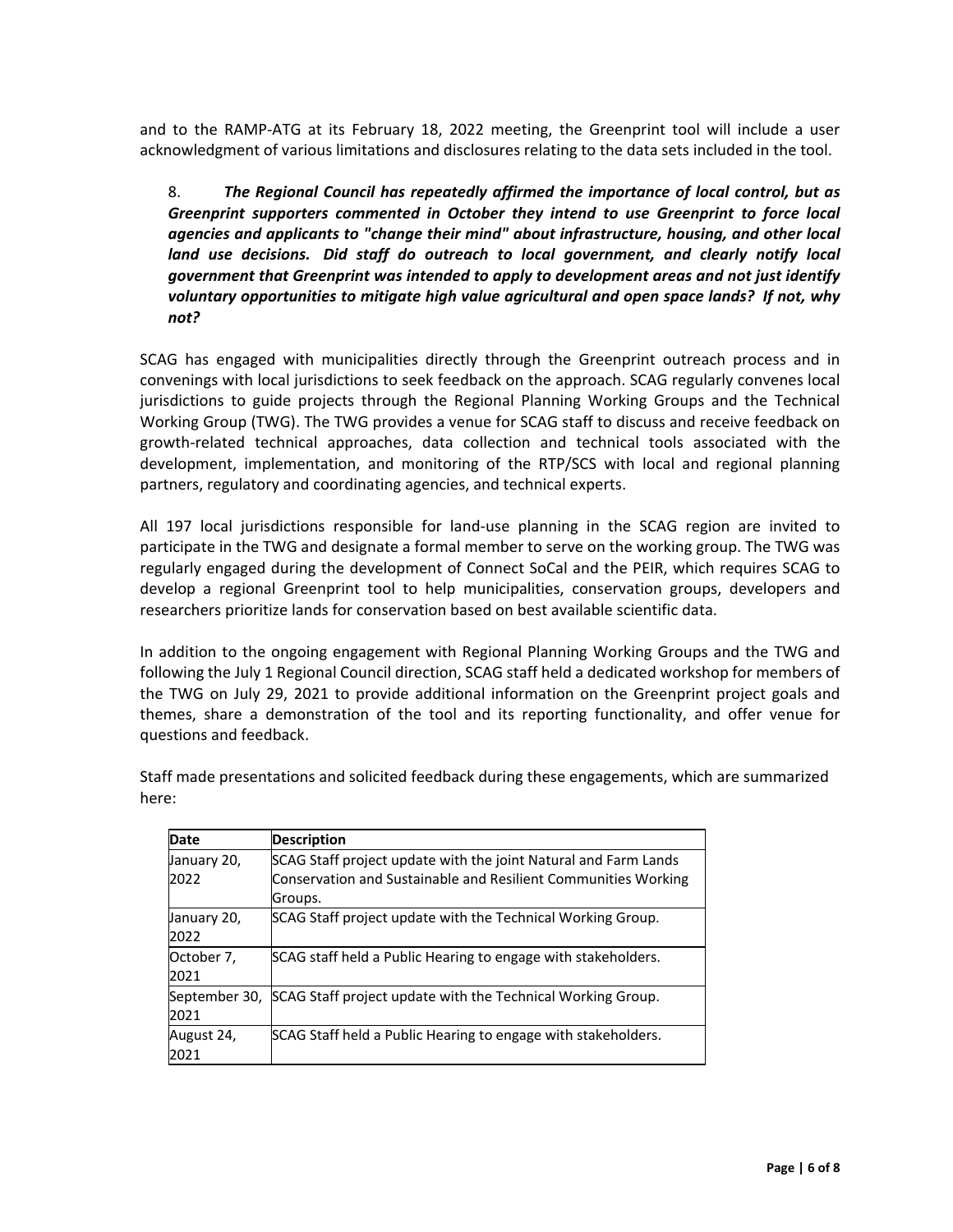| July 29, 2021  | SCAG Staff and the Nature Conservancy held a dedicated workshop     |
|----------------|---------------------------------------------------------------------|
|                | for members of the Technical Working Group, which included a        |
|                | project update, demonstration, and opportunity for feedback.        |
| July 15, 2021  | SCAG Staff project update with the Technical Working Group.         |
| May 27, 2021   | The Nature Conservancy provided a Greenprint project update to      |
|                | the Natural and Farm Lands Conservation Working Group               |
| October 15,    | The Nature Conservancy provided a Greenprint project update to      |
| 2020           | the Natural and Farm Lands Conservation Working Group.              |
| May 27, 2020   | The Nature Conservancy provided a Greenprint project update to      |
|                | the Natural and Farm Lands Conservation Working Group.              |
| December 11,   | The Nature Conservancy's first presentation of Greenprint project   |
| 2019           | to Natural and Farm Lands Conservation Working Group.               |
| April 19, 2018 | First presentation of Greenprint idea to the Natural and Farm Lands |
|                | Conservation Working Group.                                         |
|                |                                                                     |

Staff also made several presentations to elected officials representing local jurisdictions at meetings of the Energy & Environment Committee, the Community, Economic, and Human Development Committee, the Emerging Technologies Committee, and Regional Council. A summary of each of these engagements is available online at https://scag.ca.gov/sites/main/files/fileattachments/document\_guide\_table\_1.pdf?1641868685.

Reports and presentations from the engagements are available at https://scag.ca.gov/gis-socalgreenprint/staff‐reports‐presentations‐and‐documents.

- a. *In support of local control, is SCAG proposing RAMP to be a collection of local RAMPS?*
- b. *Or, Is SCAG proposing to create a new Regional RAMP which would overlay and perhaps negatively impact local RAMPS and Conservation Plans?*

Consistent with Connect SoCal's PEIR mitigation measure SMM BIO‐2, SCAG will "collaborate with stakeholders to establish a new Regional Advanced Mitigation Program (RAMP) initiative to preserve habitat. The RAMP would establish and/or supplement regional conservation and mitigation banks and/or other approaches to offset impacts of transportation and other development projects." SCAG does not seek to develop and administer a standalone RAMP, as we are not a land use authority or an implementing agency. One of our Agency's key strength's is as a facilitator seeking to empower local actors who wish to participate in regional initiatives such as RAMP through development of policies that would allow for efficiencies and economies of scale.

## 9. *Does SCAG intend to have a new regional RAMP or looking to provide resources to better enable local governments to do their own RAMP?*

As noted above, SCAG does not seek to develop and administer a standalone regional RAMP. A key strength of our Agency is to facilitate and empower local actors who wish to participate in regional initiatives such as RAMP through development of policies that would allow for efficiencies and economies of scale. To further understand the best way that RAMP can serve local stakeholders, SCAG will evaluate RAMP program governance options that prioritize local control and supplement established advanced mitigation programs to offset impacts of transportation and other development projects. SCAG will continue to seek feedback from local agencies on how SCAG's RAMP initiative can